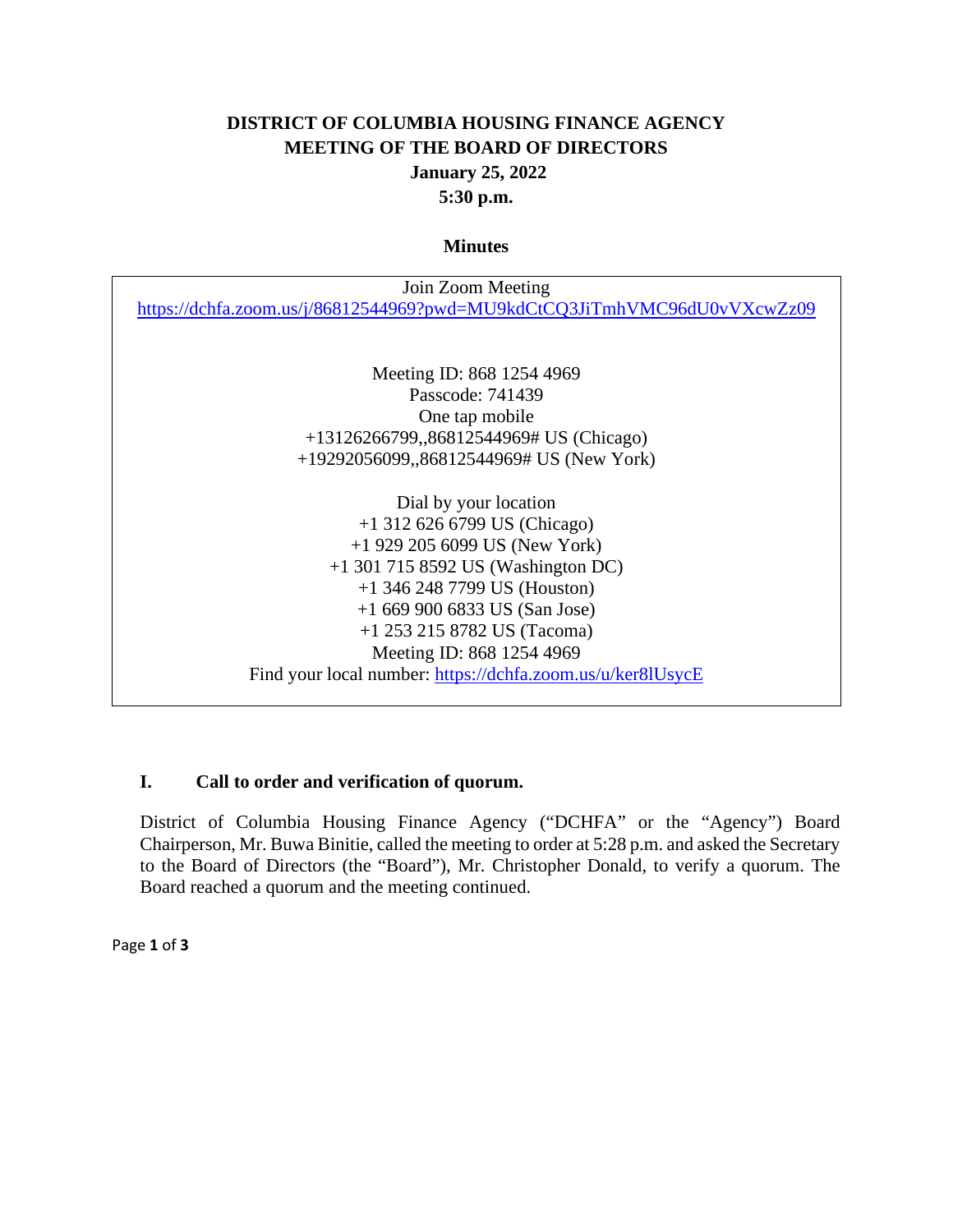The following members were present via Zoom: Mr. Buwa Binitie, Mr. Stephen M. Green, Ms. Heather Howard, and Mr. Bryan "Scottie" Irving. Mr. Stanley Jackson joined shortly thereafter via Zoom.

# **II. Approval of minutes from the December 17, 2021 and January 11, 2022 Board meeting.**

Michael Hentrel, the General Counsel for the Agency, informed the Board that the minutes from the December 17, 2021 meeting contained a minor omission. Mr. Hentrel requested that the Board approve the minutes subject to correction. A motion was called to approve the minutes of the December 17, 2021 and January 11, 2022 board meetings by Mr. Binitie. Mr. Irving made a motion to approve the minutes. The motion was properly seconded by Ms. Howard. Mr. Donald took a voice vote. The motion passed by a chorus of ayes.

# **III. Vote to close meeting to train and develop members of the Agency's Board of Directors and to discuss an Agency personnel matter.**

Pursuant to the District of Columbia Administrative Procedure Act, the Chairperson of the Board of Directors called a vote to close the meeting in order (1) to train and develop members of the Agency's Board of Directors and staff. (D.C. Code §2-575(b)(12) and (2) to discuss the appointment, employment, assignment, promotion, performance evaluation, compensation, discipline, demotion, removal, or resignation of government appointees, employees, or officials. An open meeting would adversely affect the personnel matters related to the Agency. (D.C. Code §2-405(b)(10)).

Mr. Binitie called for a motion to close the meeting. Ms. Howard made a motion to close the meeting. The motion was properly seconded by Mr. Irving. The motion passed by a chorus of ayes.

The meeting was closed at 5:32 p.m. and re-opened at 6:41 p.m.

#### **IV. Other Business.**

There were no other business matters.

# **V. Executive Director's Report.**

There was no Executive Director's report.

# **VI. Adjournment.**

Page **2** of **3**